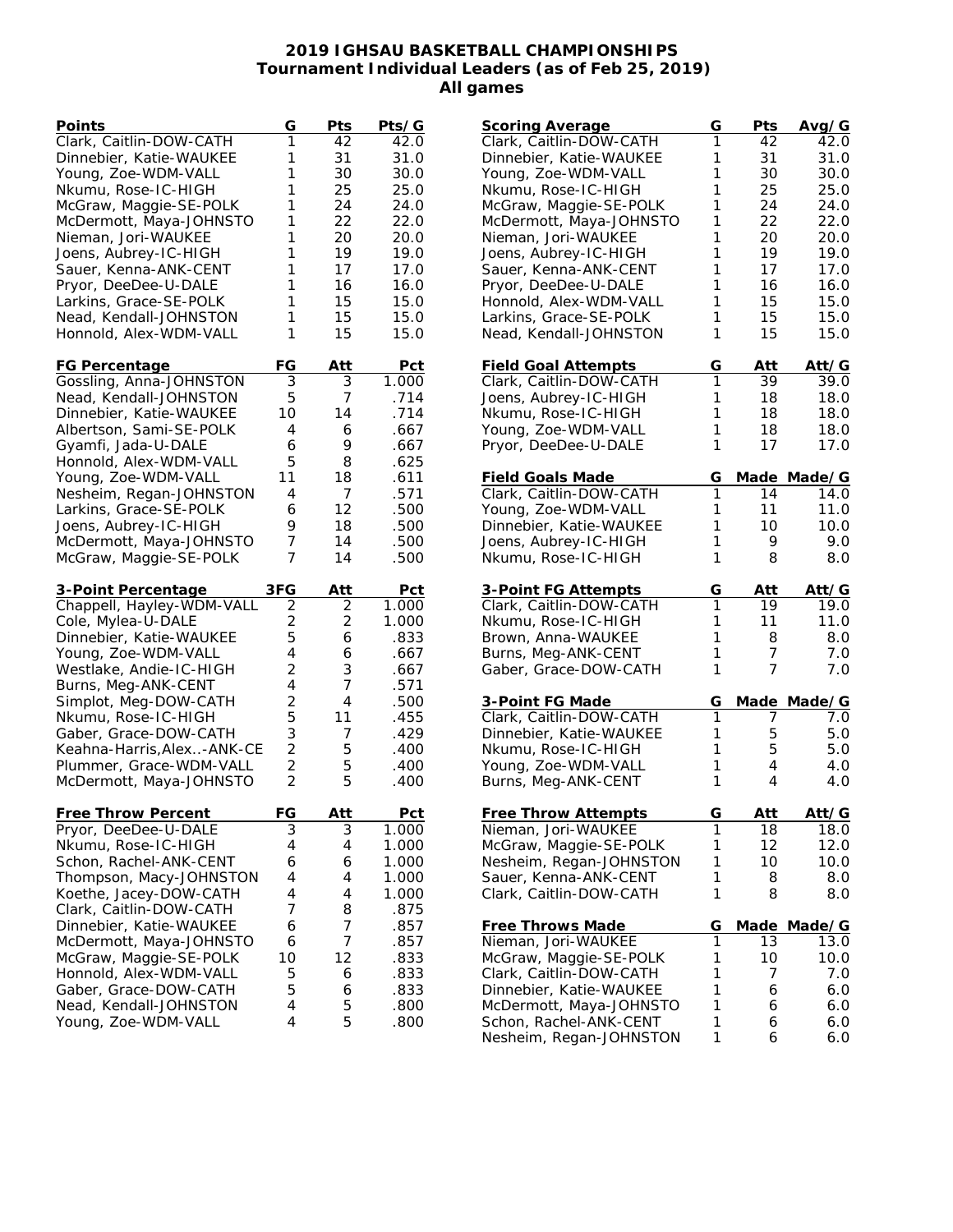## **2019 IGHSAU BASKETBALL CHAMPIONSHIPS Tournament Individual Leaders (as of Feb 25, 2019) All games**

| Rebounds                | G | Reb | Reb/G |
|-------------------------|---|-----|-------|
| Schon, Rachel-ANK-CENT  | 1 | 12  | 12.0  |
| Sauer, Kenna-ANK-CENT   |   | 12  | 12.0  |
| Young, Zoe-WDM-VALL     |   | 10  | 10.0  |
| Clark, Caitlin-DOW-CATH |   | 10  | 10.0  |
| Honnold, Alex-WDM-VALL  |   | 9   | 9.0   |
| Rebound Average         | G | Reb | Avg/G |
| Sauer, Kenna-ANK-CENT   | 1 | 12  | 12.0  |
| Schon, Rachel-ANK-CENT  |   | 12  | 12.0  |
| Clark, Caitlin-DOW-CATH |   | 10  | 10.0  |
| Young, Zoe-WDM-VALL     |   | 10  | 10.0  |
| Honnold, Alex-WDM-VALL  |   | 9   | 9.N   |

| <b>Assists</b>                                | G              | No.                                          | Ast/G      |
|-----------------------------------------------|----------------|----------------------------------------------|------------|
| Young, Zoe-WDM-VALL                           | 1              | 5                                            | 5.0        |
| Nkumu, Rose-IC-HIGH                           | 1<br>1         | 4<br>4                                       | 4.0        |
| McVey, Ella-DOW-CATH<br>Fuller, Shea-WDM-VALL | 1              | 4                                            | 4.0<br>4.0 |
| Pryor, DeeDee-U-DALE                          | 1              | 3                                            | 3.0        |
| Dinnebier, Katie-WAUKEE                       | 1              | 3                                            | 3.0        |
| Gipple, Emma-DOW-CATH                         | 1              | $\overline{3}$                               | 3.0        |
|                                               |                |                                              |            |
| Steals                                        | G              | No.                                          | Stl/G      |
| Joens, Aubrey-IC-HIGH                         | 1              | 6                                            | 6.0        |
| Nkumu, Rose-IC-HIGH                           | 1              | 6                                            | 6.0        |
| Pryor, DeeDee-U-DALE                          | 1              | 4                                            | 4.0        |
| Keahna-Harris, Alex. .- ANK-CE                | 1              |                                              | 2.0        |
| Dinnebier, Katie-WAUKEE                       | 1              |                                              | 2.0        |
| Thompson, Macy-JOHNSTON                       | 1              |                                              | 2.0        |
| Sauer, Kenna-ANK-CENT                         | 1              |                                              | 2.0        |
| Kelderman, Lindsey-WAUKEE                     | 1              | 2 2 2 2 2 2 2 2                              | 2.0        |
| Cook, Ella-IC-HIGH                            | 1              |                                              | 2.0        |
| Runchey, Taylor-ANK-CENT                      | 1              |                                              | 2.0        |
| Fuller, Shea-WDM-VALL                         | 1              |                                              | 2.0        |
| <b>Blocked Shots</b>                          | G              | <u>No.</u>                                   | BIk/G      |
| Burns, Meg-ANK-CENT                           | $\overline{1}$ | $\overline{3}$                               | 3.0        |
| Gyamfi, Maya-U-DALE                           | 1              | $\begin{array}{c}\n2 \\ 2 \\ 2\n\end{array}$ | 2.0        |
| Schon, Rachel-ANK-CENT                        | $\mathbf{1}$   |                                              | 2.0        |
| Stuart, Jessica-SE-POLK                       | 1              |                                              | 2.0        |
| Young, Zoe-WDM-VALL                           | 1              |                                              | 2.0        |
| Minutes                                       | G              | No.                                          | Min/G      |
| Nieman, Jori-WAUKEE                           | $\overline{1}$ | 43                                           | 43.0       |
| Gipple, Emma-DOW-CATH                         | 1              | 43                                           | 43.0       |
| Clark, Caitlin-DOW-CATH                       | 1              | 41                                           | 41.0       |
| Dinnebier, Katie-WAUKEE                       | 1              | 41                                           | 41.0       |
| Kelderman, Lindsey-WAUKEE                     | 1              | 40                                           | 40.0       |

| Offensive Rebounds      | G | No. | Ava⁄  |
|-------------------------|---|-----|-------|
| Schon, Rachel-ANK-CENT  |   | 6   | 6.0   |
| Gipple, Emma-DOW-CATH   |   | 5   | 5.0   |
| Gyamfi, Maya-U-DALE     |   | 4   | 4.0   |
| Clark, Caitlin-DOW-CATH |   | 4   | 4.0   |
| Sauer, Kenna-ANK-CENT   |   | 4   | 4.0   |
| Honnold, Alex-WDM-VALL  |   | 4   | 4.0   |
| Defensive Rebounds      | G | No. | Avg/G |
| Young, Zoe-WDM-VALL     | 1 | 10  | 10.0  |
| Sauer, Kenna-ANK-CENT   |   | 8   | 8.0   |
| Pryor, DeeDee-U-DALE    |   | 7   | 7.0   |
| McGraw, Maggie-SE-POLK  |   | 7   | 7.0   |
| Nieman, Jori-WAUKEE     |   | 6   | 6.0   |
| Mock, Maddie-JOHNSTON   |   | 6   | 6.0   |
| Schon, Rachel-ANK-CENT  |   | 6   | 6.0   |
| Larkins, Grace-SE-POLK  |   | 6   | 6.0   |
| Clark, Caitlin-DOW-CATH |   | 6   | 6.0   |